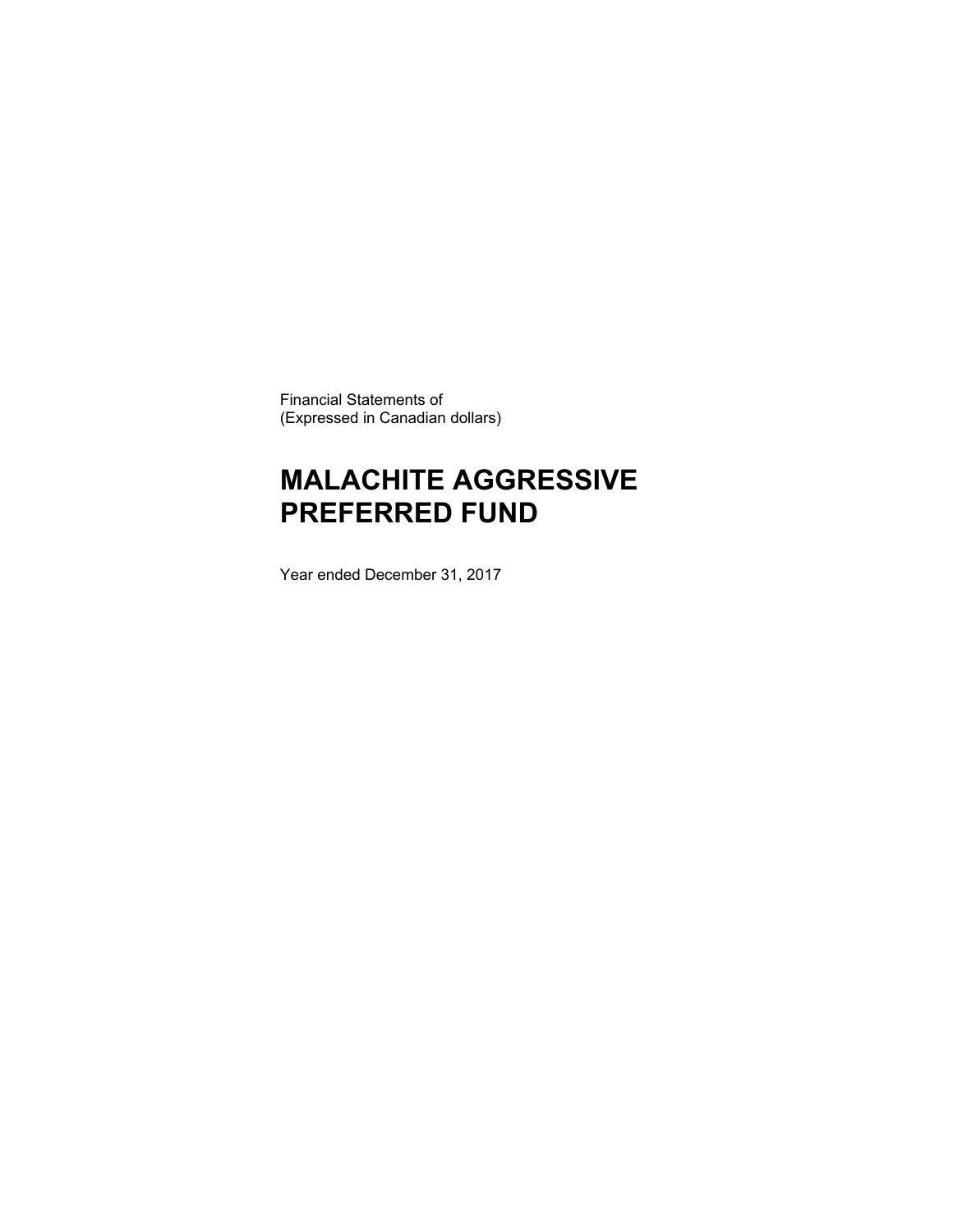

KPMG LLP Vaughan Metropolitan Centre 100 New Park Place, Suite 1400 Vaughan ON L4K 0J3 Canada Tel 905-265-5900 Fax 905-265-6390

### **INDEPENDENT AUDITORS' REPORT**

To the Unitholders of Malachite Aggressive Preferred Fund

We have audited the accompanying financial statements of Malachite Aggressive Preferred Fund, which comprise the statement of financial position as at December 31, 2017, the statements of comprehensive income, changes in net assets attributable to holders of redeemable units and cash flows for the year then ended, and notes, comprising a summary of significant accounting policies and other explanatory information.

#### *Management's Responsibility for the Financial Statements*

Management is responsible for the preparation and fair presentation of these financial statements in accordance with International Financial Reporting Standards, and for such internal control as management determines is necessary to enable the preparation of financial statements that are free from material misstatement, whether due to fraud or error.

#### *Auditors' Responsibility*

Our responsibility is to express an opinion on these financial statements based on our audit. We conducted our audit in accordance with Canadian generally accepted auditing standards. Those standards require that we comply with ethical requirements and plan and perform the audit to obtain reasonable assurance about whether the financial statements are free from material misstatement.

An audit involves performing procedures to obtain audit evidence about the amounts and disclosures in the financial statements. The procedures selected depend on our judgment, including the assessment of the risks of material misstatement of the financial statements, whether due to fraud or error. In making those risk assessments, we consider internal control relevant to the entity's preparation and fair presentation of the financial statements in order to design audit procedures that are appropriate in the circumstances, but not for the purpose of expressing an opinion on the effectiveness of the entity's internal control. An audit also includes evaluating the appropriateness of accounting policies used and the reasonableness of accounting estimates made by management, as well as evaluating the overall presentation of the financial statements.

We believe that the audit evidence we have obtained is sufficient and appropriate to provide a basis for our audit opinion.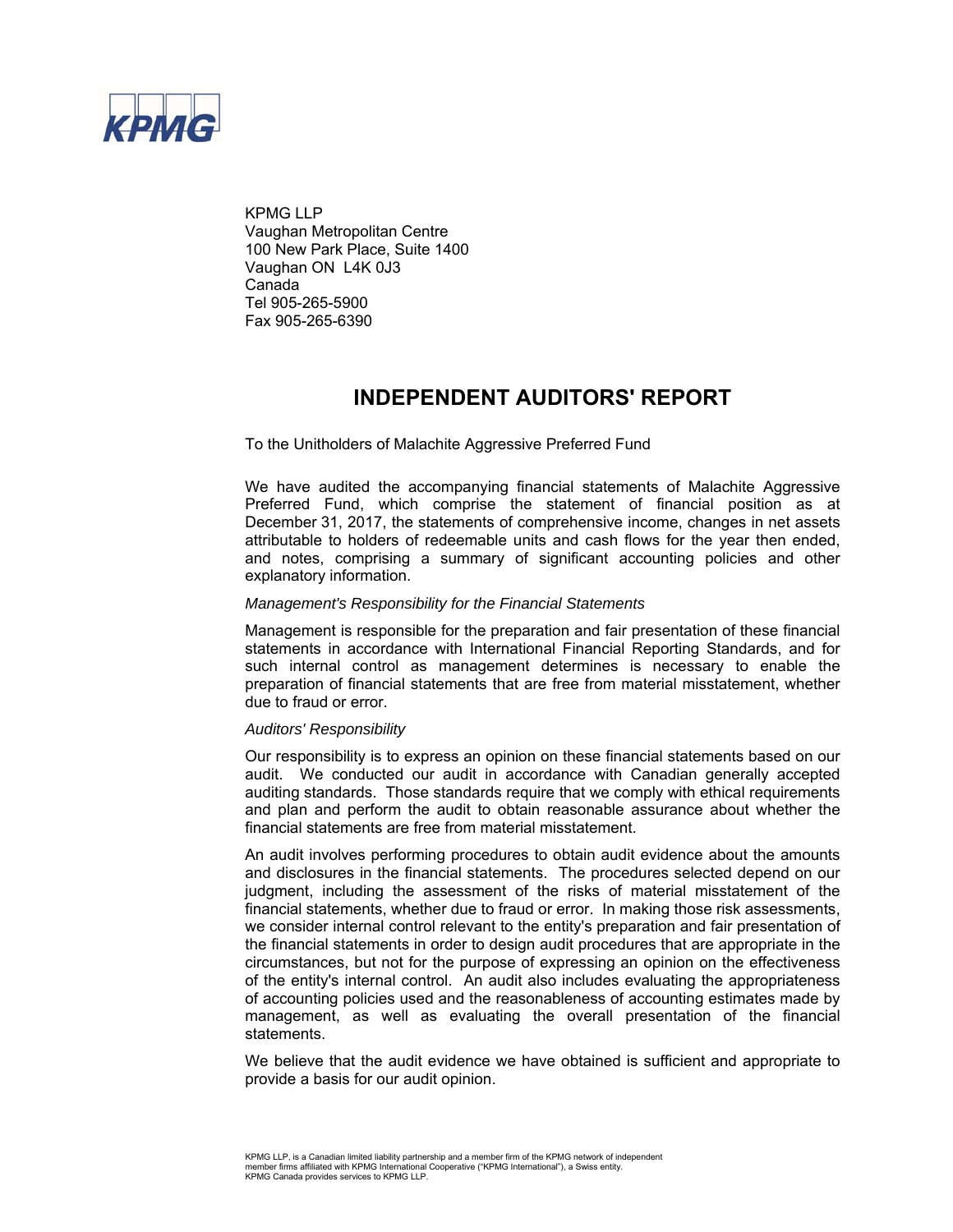

Page 2

### *Opinion*

In our opinion, the financial statements present fairly, in all material respects, the financial position of Malachite Aggressive Preferred Fund, as at December 31, 2017, and its financial performance and its cash flows for the year then ended in accordance with International Financial Reporting Standards.

 $kPm6$  12P

Chartered Professional Accountants, Licensed Public Accountants

March 26, 2018 Vaughan, Canada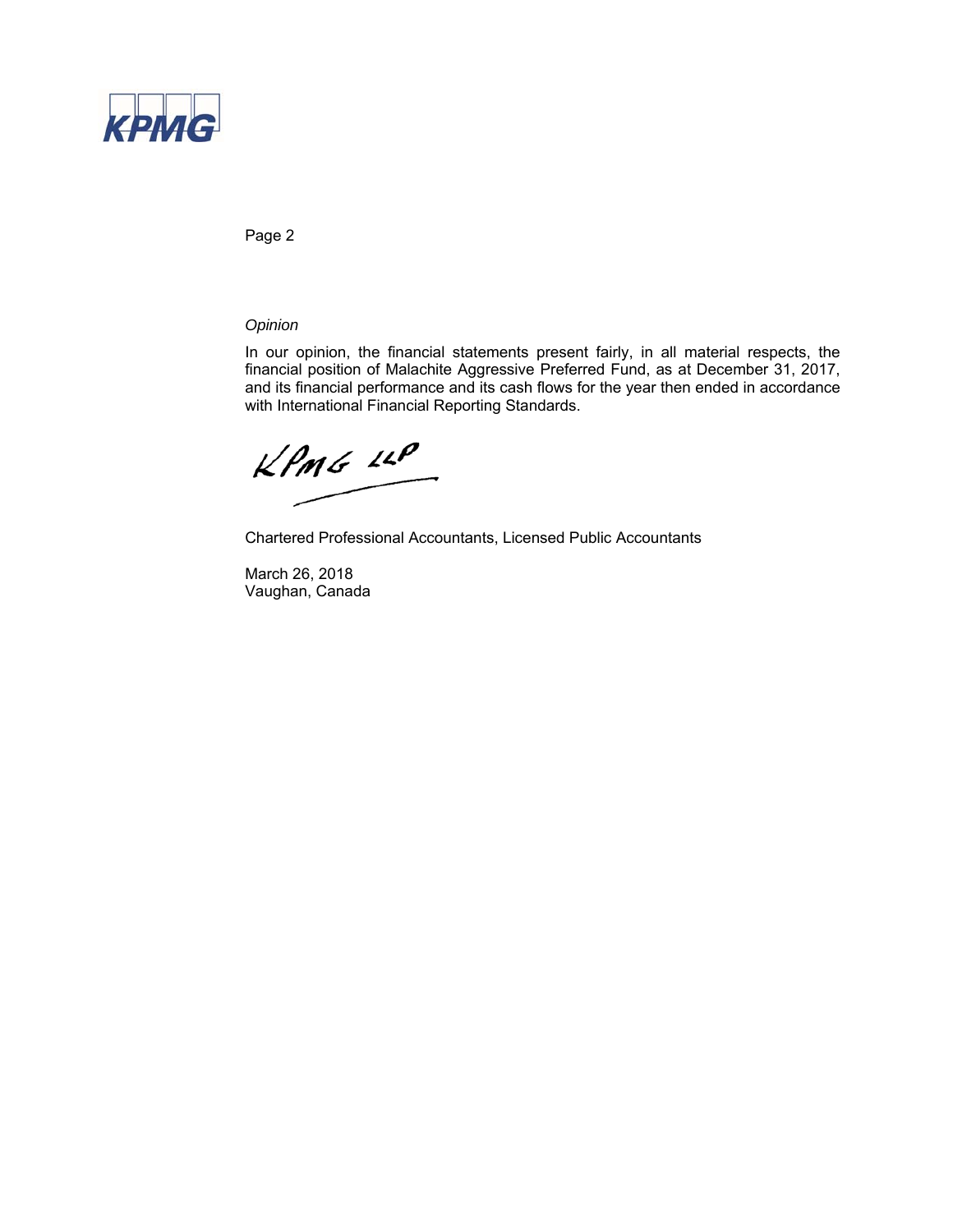Statement of Financial Position (Expressed in Canadian dollars)

December 31, 2017, with comparative information for 2016

|                                                                         | 2017             | 2016              |
|-------------------------------------------------------------------------|------------------|-------------------|
| <b>Assets</b>                                                           |                  |                   |
| Investments, at fair value (Schedule)                                   | 8,163,857<br>\$  | 5,696,962<br>\$   |
| Cash<br>Due from brokers                                                | 34,643<br>91,736 | 273,200<br>25,529 |
| Accrued income receivable                                               | 16,713           | 23,770            |
|                                                                         | 8,306,949        | 6,019,461         |
| Liabilities                                                             |                  |                   |
| Accrued liabilities (note 4)                                            | 44,126           | 162,057           |
| Due to brokers                                                          | 156,699          | 121,282           |
|                                                                         | 200,825          | 283,339           |
| Net assets attributable to holders of<br>redeemable units               | \$8,106,124      | \$5,736,122       |
| Redeemable units issued and outstanding                                 | 806,053.0970     | 668,200.8778      |
| Net asset value attributable to holders of<br>redeemable units per unit | \$<br>10.0566    | \$<br>8.5844      |

See accompanying notes to financial statements.

On behalf of the Trustee:

 Hymas Investment Management Inc.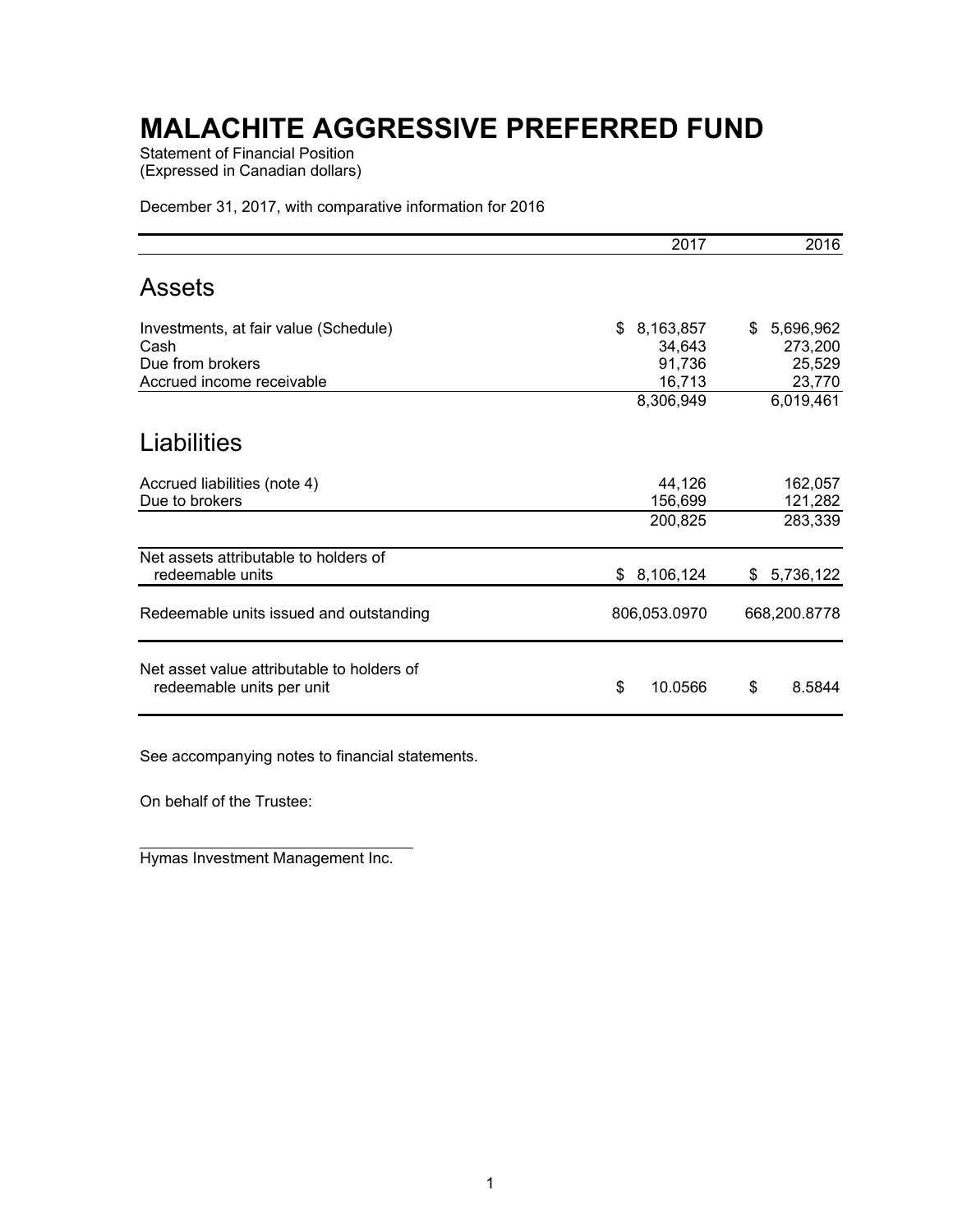Statement of Comprehensive Income (Expressed in Canadian dollars)

Year ended December 31, 2017, with comparative information for 2016

|                                                                                                                                              |    | 2017      |    | 2016       |
|----------------------------------------------------------------------------------------------------------------------------------------------|----|-----------|----|------------|
| Investment income:                                                                                                                           |    |           |    |            |
| <b>Dividends</b>                                                                                                                             | \$ | 294,066   | \$ | 299,455    |
| Net realized gains (losses) on investments                                                                                                   |    | 567,177   |    | (257, 379) |
| Net change in unrealized appreciation on investments                                                                                         |    | 482,186   |    | 556,341    |
|                                                                                                                                              |    | 1,343,429 |    | 598,417    |
| Expenses:                                                                                                                                    |    |           |    |            |
| Legal and audit                                                                                                                              |    | 15,600    |    | 16,303     |
| <b>Transaction costs</b>                                                                                                                     |    | 4,381     |    | 3,096      |
| Interest                                                                                                                                     |    | 3,521     |    | 2,689      |
| Other                                                                                                                                        |    |           |    | 435        |
|                                                                                                                                              |    | 23,502    |    | 22,523     |
| Amounts that would otherwise have been payable                                                                                               |    |           |    |            |
| by the investment fund that were paid or absorbed                                                                                            |    |           |    |            |
| by the Investment Manager                                                                                                                    |    |           |    | (487)      |
|                                                                                                                                              |    | 23,502    |    | 22,036     |
| Increase in net assets attributable to                                                                                                       |    |           |    |            |
| holders of redeemable units                                                                                                                  | S. | 1,319,927 | S  | 576,381    |
| Increase in net assets attributable to holders<br>of redeemable units from operations per unit<br>(based on weighted average number of units |    |           |    |            |
| outstanding during the year)                                                                                                                 | \$ | 1.8052    | \$ | 0.8598     |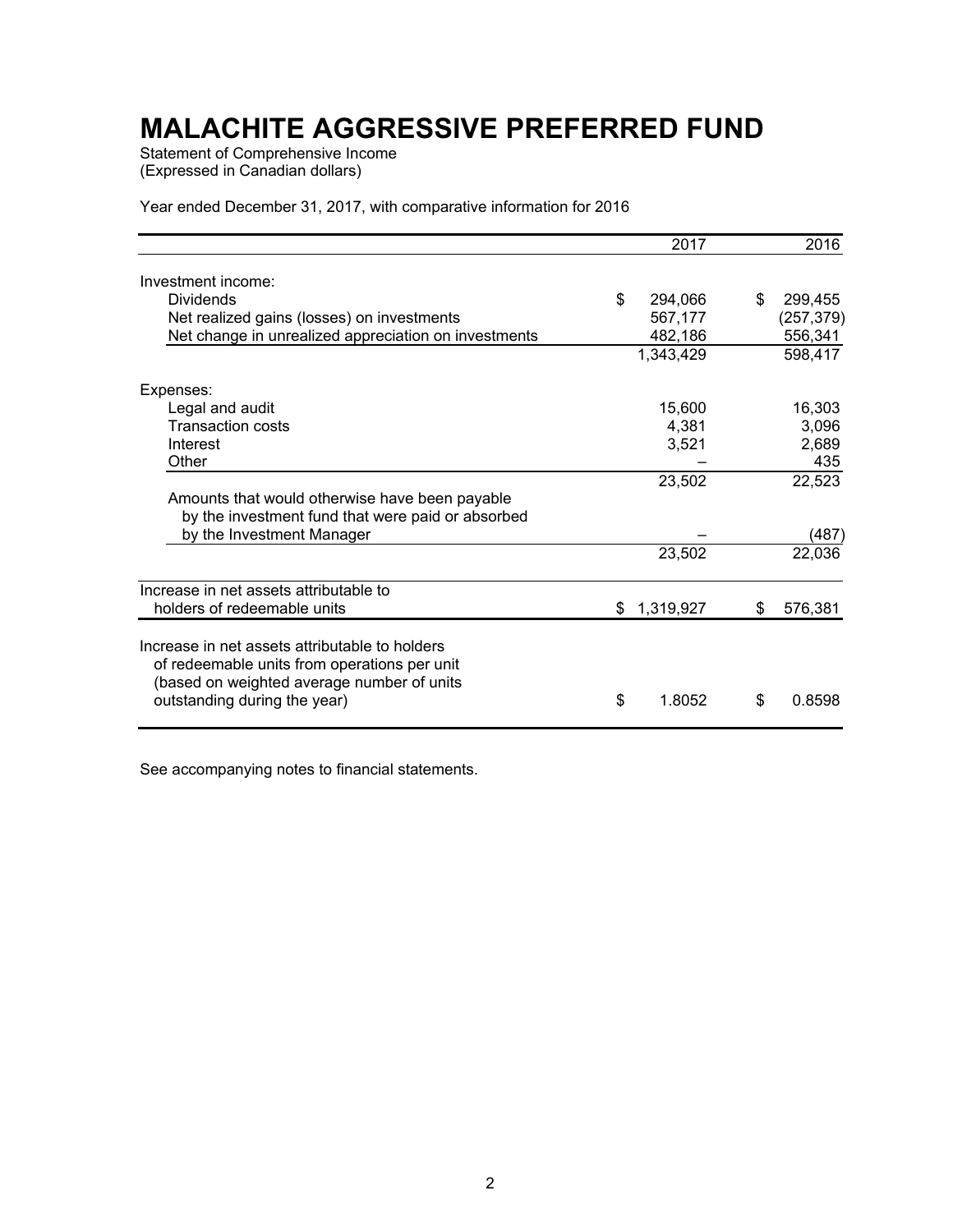Statement of Changes in Net Assets Attributable to Holders of Redeemable Units (Expressed in Canadian dollars)

Year ended December 31, 2017, with comparative information for 2016

|                                                                                       | 2017             | 2016            |
|---------------------------------------------------------------------------------------|------------------|-----------------|
| Net assets attributable to holders of<br>redeemable units, beginning of year          | 5,736,122<br>\$. | 5,476,496<br>\$ |
| Increase in net assets attributable to<br>holders of redeemable units from operations | 1,319,927        | 576,381         |
| Capital transactions:                                                                 |                  |                 |
| Proceeds from issue of units                                                          | 1,622,092        | 268,713         |
| Reinvested distributions                                                              | 204,316          | 208,401         |
| Units redeemed                                                                        | (501,387)        | (513,355)       |
|                                                                                       | 1,325,021        | (36, 241)       |
| Distributions to unitholders:                                                         |                  |                 |
| Net investment income                                                                 | (274, 946)       | (280, 514)      |
| Net assets attributable to holders of                                                 |                  |                 |
| redeemable units, end of year                                                         | 8,106,124<br>S.  | 5,736,122<br>S  |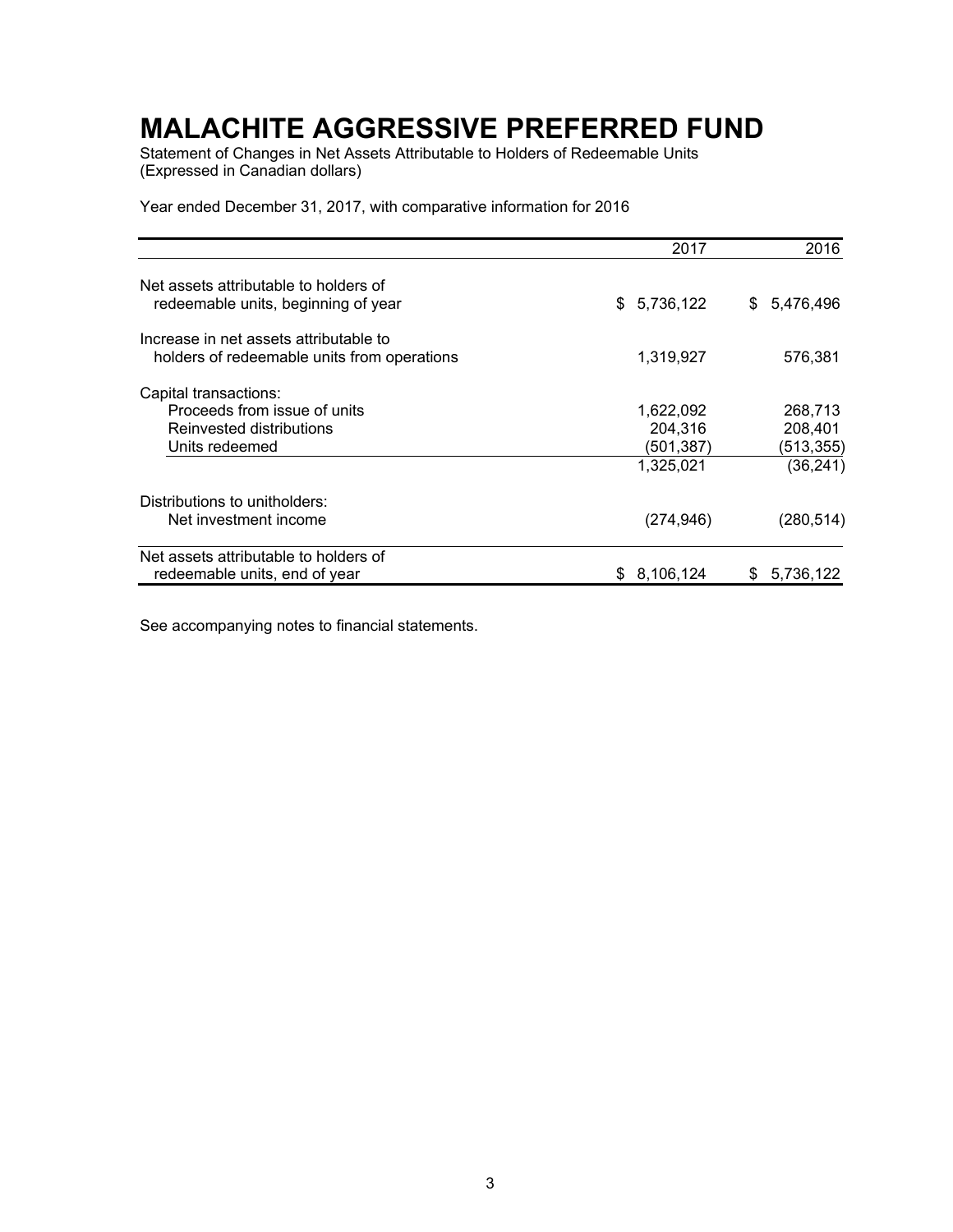Statement of Cash Flows (Expressed in Canadian dollars)

Year ended December 31, 2017, with comparative information for 2016

|                                                    | 2017            | 2016          |
|----------------------------------------------------|-----------------|---------------|
| Cash provided by (used in):                        |                 |               |
| Operating activities:                              |                 |               |
| Increase in net assets attributable to             |                 |               |
| holders of redeemable units                        | \$<br>1,319,927 | \$<br>576,381 |
| Cost of investments purchased                      | (10, 643, 148)  | (3,787,364)   |
| Proceeds on sale of investments                    | 9,225,616       | 3,864,078     |
| Adjustments for non-cash items:                    |                 |               |
| Net realized losses (gains) on investments         | (567, 177)      | 257,379       |
| Net change in unrealized appreciation on           |                 |               |
| investments                                        | (482, 186)      | (556, 341)    |
| Change in non-cash balances related to operations: |                 |               |
| Due from brokers                                   | (66, 207)       | 14,033        |
| Accrued income receivable                          | 7,057           | (19, 843)     |
| <b>Accrued liabilities</b>                         | (117, 931)      | 101,811       |
| Due to brokers                                     | 35,417          | 55,150        |
|                                                    | (1, 288, 632)   | 505,284       |
| Financing activities:                              |                 |               |
| Amounts paid on redemption of redeemable units     | (501, 387)      | (513, 355)    |
| Proceeds from issuance of redeemable units         | 1,622,092       | 268,713       |
| Distributions to unitholders of redeemable units   | (70, 630)       | (72, 113)     |
|                                                    | 1,050,075       | (316, 755)    |
| Increase (decrease) in cash                        | (238, 557)      | 188,529       |
| Cash, beginning of year                            | 273,200         | 84,671        |
| Cash, end of year                                  | \$<br>34,643    | \$<br>273,200 |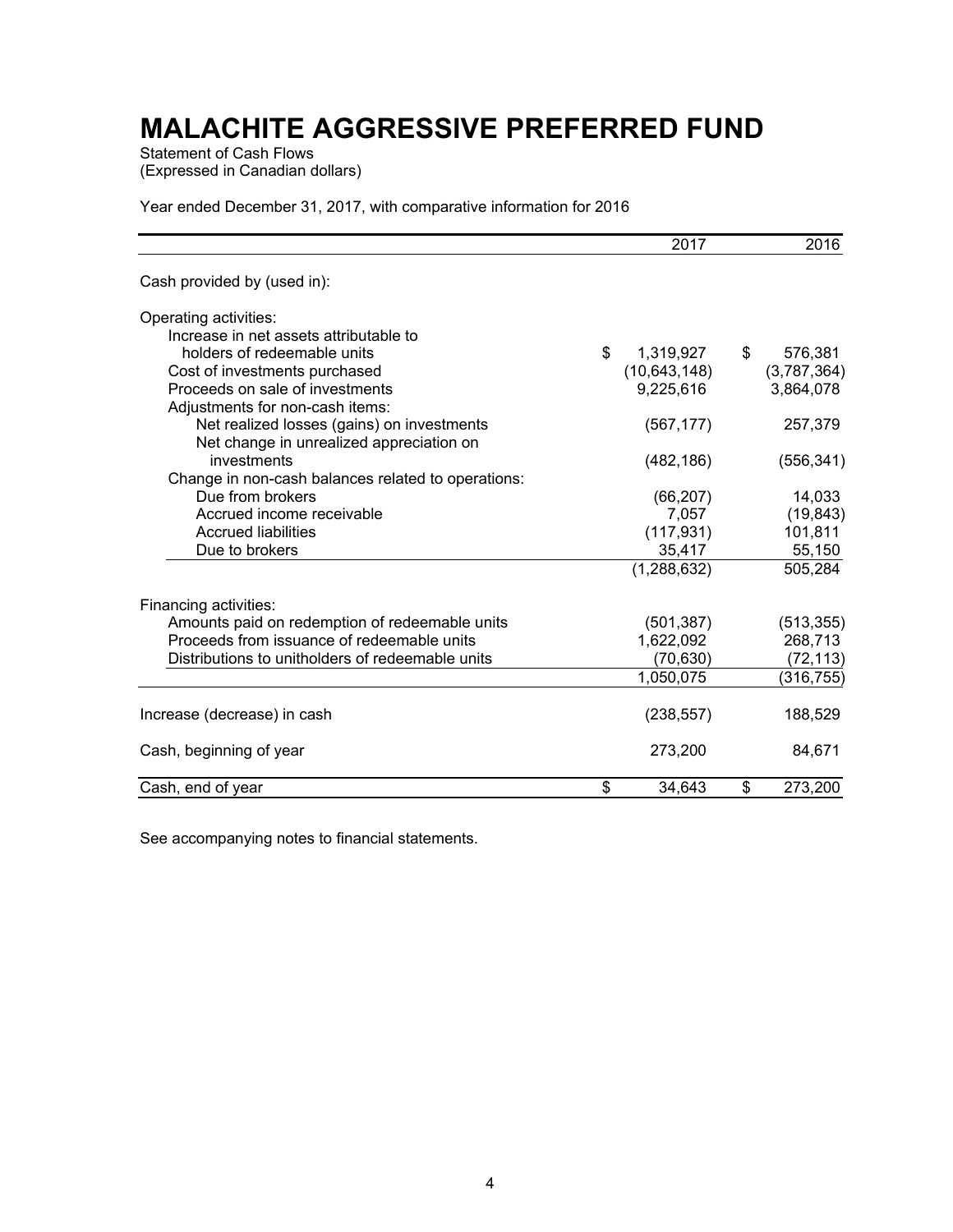Schedule of Investments

December 31, 2017

| Number of<br>shares | Security                                                                                      | <b>Book</b><br>value | Fair<br>value | Weight in<br>portfolio |
|---------------------|-----------------------------------------------------------------------------------------------|----------------------|---------------|------------------------|
| 2,700               | ATLANTIC POWER PREFERRED EQUITY LTD.<br>CUM FLOATING RT PFD SHS SER 3                         | \$<br>32,891         | \$<br>47,925  | 0.6%                   |
| 26,000              | BROOKFIELD ASSET MANAGEMENT INC.<br>3.471 PREF SHS SER 26                                     | 545,155              | 537,160       | 6.6%                   |
| 10,700              | BROOKFIELD ASSET MANAGEMENT INC.<br>2.727% CUM.CL A PFD SHS SER 28                            | 188,914              | 186,501       | 2.3%                   |
| 25,900              | <b>BANK OF MONTREAL</b><br>1.81% NON CUM 5YR RT RST CL B PFD SER 32                           | 561,309              | 586,117       | 7.2%                   |
| 18,800              | <b>BANK OF NOVA SCOTIA</b><br>2.063% 5 YR RATE RESET PFD                                      | 420,108              | 432,776       | 5.3%                   |
| 3,200               | <b>BROOKFIED OFFICE PROPERTIS INC</b><br>3.782% CUM 6.5 YRRY CL-AAA S-N FIRST<br>PREF SHS     | 67,610               | 65,760        | 0.8%                   |
| 1,300               | <b>BROOKFIELD OFFICE PPTYS INC</b><br>4.161% CUM 5YR RST PFD SER P                            | 26,888               | 27,001        | 0.3%                   |
| 4,200               | CANACCORD GENUITY GROUP INC<br>4.993% CUM 5YR RT RST 1ST SER-C PFD SHS                        | 83,391               | 73,458        | 0.9%                   |
| 2,400               | Capital PWR CORP<br>4.50% CUM RT RST PFD SER 5                                                | 51,720               | 51,480        | 0.6%                   |
| 16,300              | <b>CANADIAN UTILS LTD</b><br>3.40% 5YR RT RST CUM RED 2ND S-Y<br>PREFERRED SHS                | 346,138              | 359,415       | 4.4%                   |
| 21,400              | <b>CANADIAN UTILITIES LIMITED</b><br>4.50% CUM RED 2ND PRF SER-DD                             | 456,772              | 468,874       | 5.7%                   |
| 5,800               | DIVIDEND GROWTH SPLIT CORP<br>PREFERRED SHS                                                   | 58,550               | 58,638        | 0.7%                   |
| 3,400               | <b>ECN CAPITAL CORP</b>                                                                       | 80,540               | 80,410        | 1.0%                   |
| 25,500              | CANOE EIT INCOME FUND<br><b>CUMULATIVE REDEEMABLE SERIES 1</b><br>PREFERRED UNITS (25149 SEG) | 650,634              | 652,035       | 8.0%                   |
| 4,100               | <b>ENBRIDGE INC.</b><br>CUMULATIVE 3.415% RED RT RST PFD SER B                                | 76,275               | 76,383        | 0.9%                   |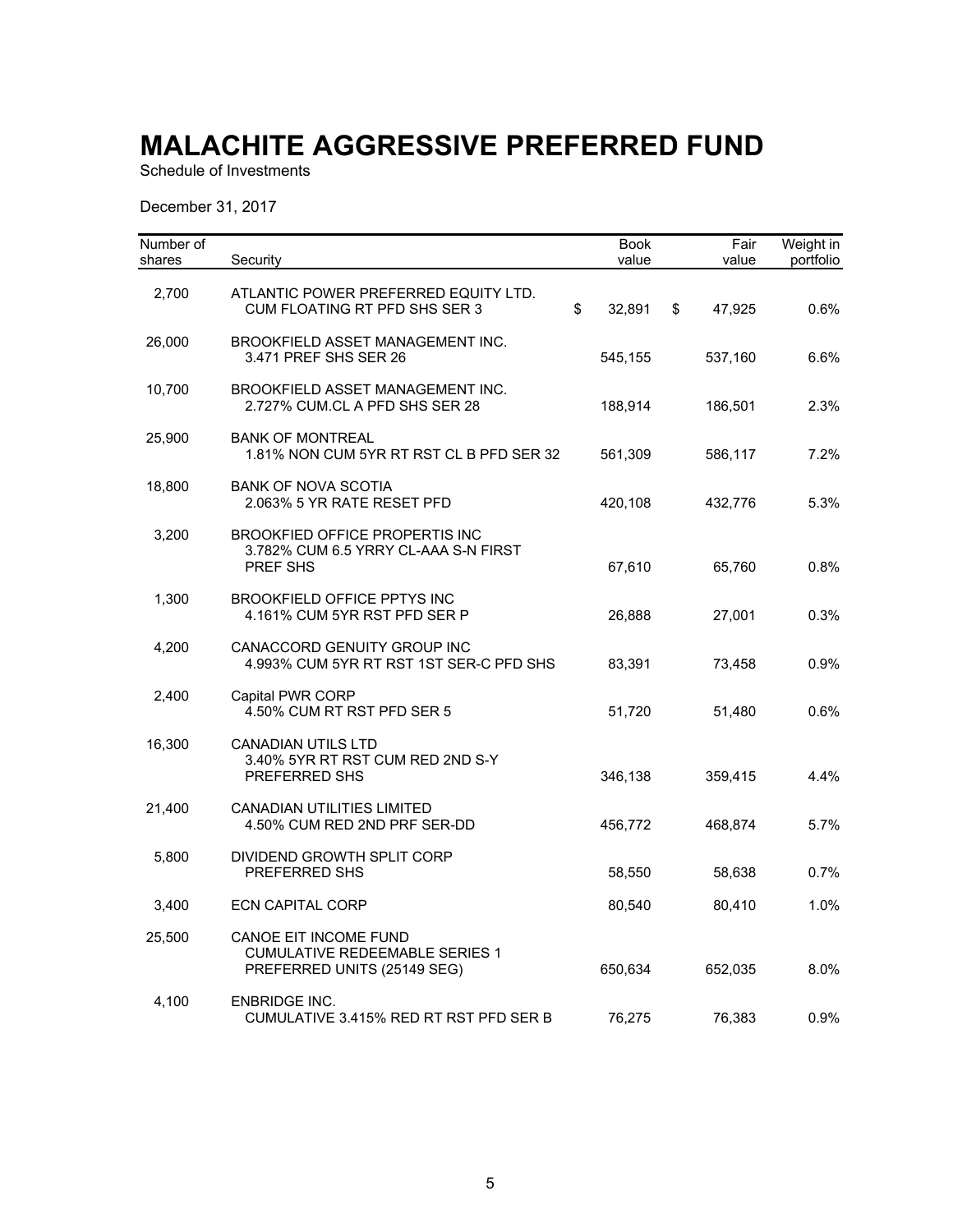Schedule of Investments (continued)

December 31, 2017

| Number of         |                                                                                     | <b>Book</b>     | Fair            | Weight in |
|-------------------|-------------------------------------------------------------------------------------|-----------------|-----------------|-----------|
| shares            | Security                                                                            | value           | value           | portfolio |
| 3,700             | <b>FAIRFAX FINANCIAL HOLDINGS</b><br>LTD CUM 5 YR RT RST RESET PFD SER I            | 78,132          | 76,849          | 0.9%      |
| 42,500            | <b>GREAT WEST LIFECO INC</b><br>3.65% NON CUM 5Y RT RST 1ST PFD SR N                | 876,747         | 773,925         | 9.5%      |
| 11,400            | <b>HUSKY ENERGY INC.</b><br>CUM RT RST RED 1ST PF S-1                               | 194,617         | 195,852         | 2.4%      |
| 35,800            | <b>INTACT FINANCIAL CORP</b><br>4.2% NON-CUM RT RST CL-A PF S1                      | 773,281         | 718,506         | 8.8%      |
| 7,800             | INNERGEX RENEWABLE ENERGY INC.<br>CUM RT RESET PREFD SHS SER A                      | 122,172         | 135,720         | 1.7%      |
| 44,700            | <b>MANULIFE FINANCIAL CORP</b><br>2.178% NON CUM RT RESET PFD S3                    | 899,593         | 809,517         | 9.9%      |
| 17,100            | SUN LIFE FINANCIAL INC<br>2.275% NON-CUM RT RST PFD SR 8R                           | 349,089         | 312,417         | 3.8%      |
| 38,700            | SUN LIFE FINANCIAL INC<br>CLASS A NON CUM FLTG RATE PFD<br><b>SHARES SERIES 9QR</b> | 554,705         | 698,148         | 8.6%      |
| 3,900             | <b>TRANSALTA CORPORATION</b><br>4.027% CUM RT RST 1ST PFD SER-C                     | 61,919          | 70,629          | 0.9%      |
| 100               | TRANSCANADA CORPORATION<br>4% CUM RED FXD RESET PFD SER 3<br>DVD 4% UNTIL 6/30/20   | 1,444           | 1,615           |           |
| 38,900            | TRANSCANADA CORPORATION<br>2.264% RED CUM 1ST PFD SER 5                             | 668,549         | 666,746         | 8.2%      |
| Total investments |                                                                                     | 8,227,143<br>\$ | \$<br>8,163,857 | 100.0%    |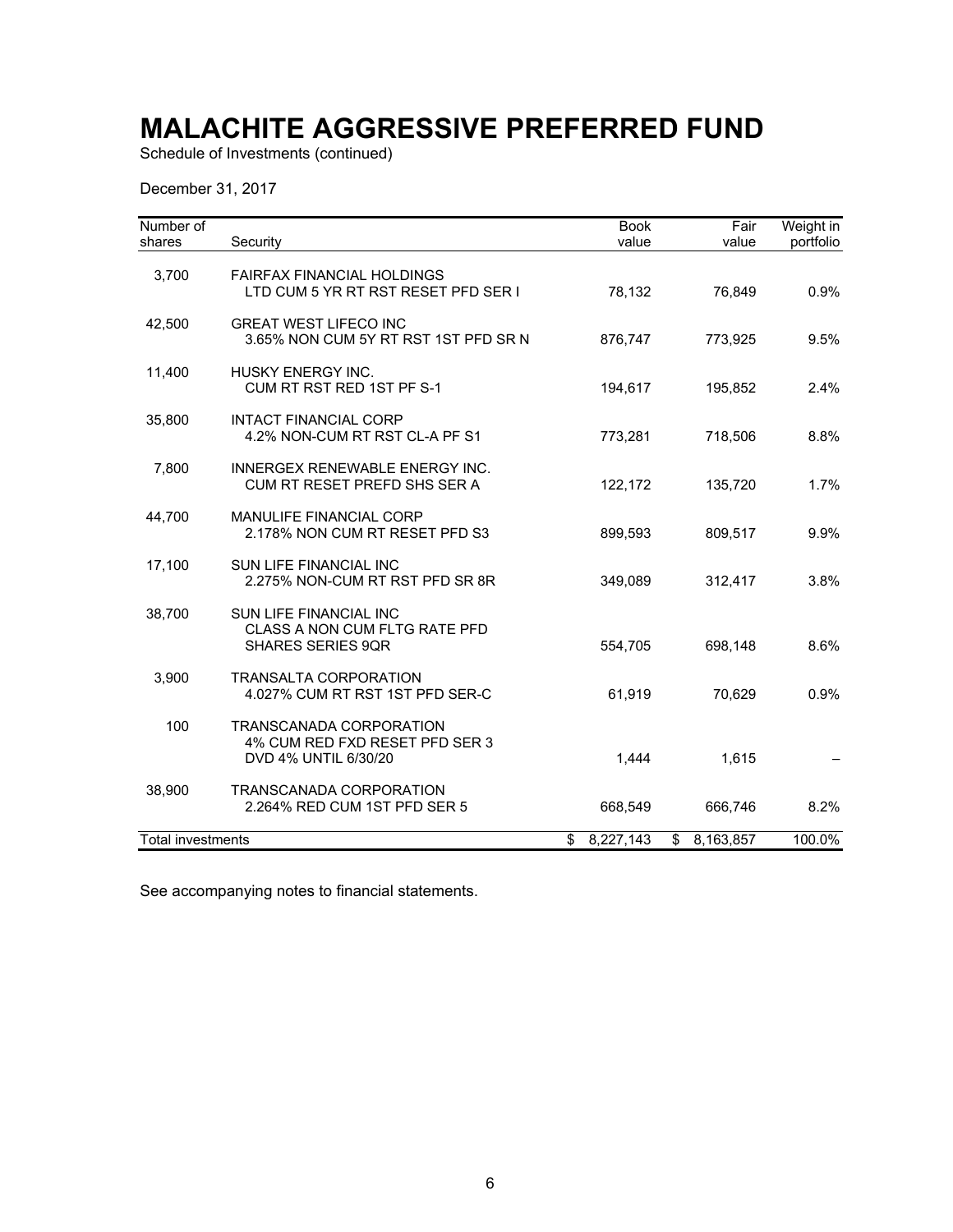Notes to Financial Statements (Expressed in Canadian dollars)

Year ended December 31, 2017

#### **1. The Fund:**

Malachite Aggressive Preferred Fund (the "Fund") is an unincorporated open-ended mutual fund trust established under the laws of the Province of Ontario by a Master Declaration of Trust (for the Malachite Funds in general) and an associated Fund Regulation (for the Fund itself) as amended January 13, 2005. The address of the Fund's registered office is c/o 10 Page Avenue, York, Ontario M6S 2P5.

The investment objective of the Fund is to generate both capital appreciation and income, while maintaining a relatively low level of risk. To achieve its objectives, the Fund invests in a diverse portfolio of Canadian preferred stocks.

Hymas Investment Management Inc. ("Hymas") is the trustee and manager (the "Investment Manager") of the Fund. The Investment Manager provides investment management services to the Fund and is responsible for the day-to-day operations of the Fund.

These financial statements were authorized for issue by the Investment Manager on March 26, 2018.

### **2. Basis of preparation:**

(a) Basis of accounting:

These financial statements have been prepared in accordance with International Financial Reporting Standards ("IFRS").

(b) Basis of measurement:

These financial statements have been prepared on a historical cost basis, except for financial assets and financial liabilities at fair value through profit or loss which are presented at fair value.

(c) Functional and presentation currency:

These financial statements are presented in Canadian dollars, which is the Fund's functional currency.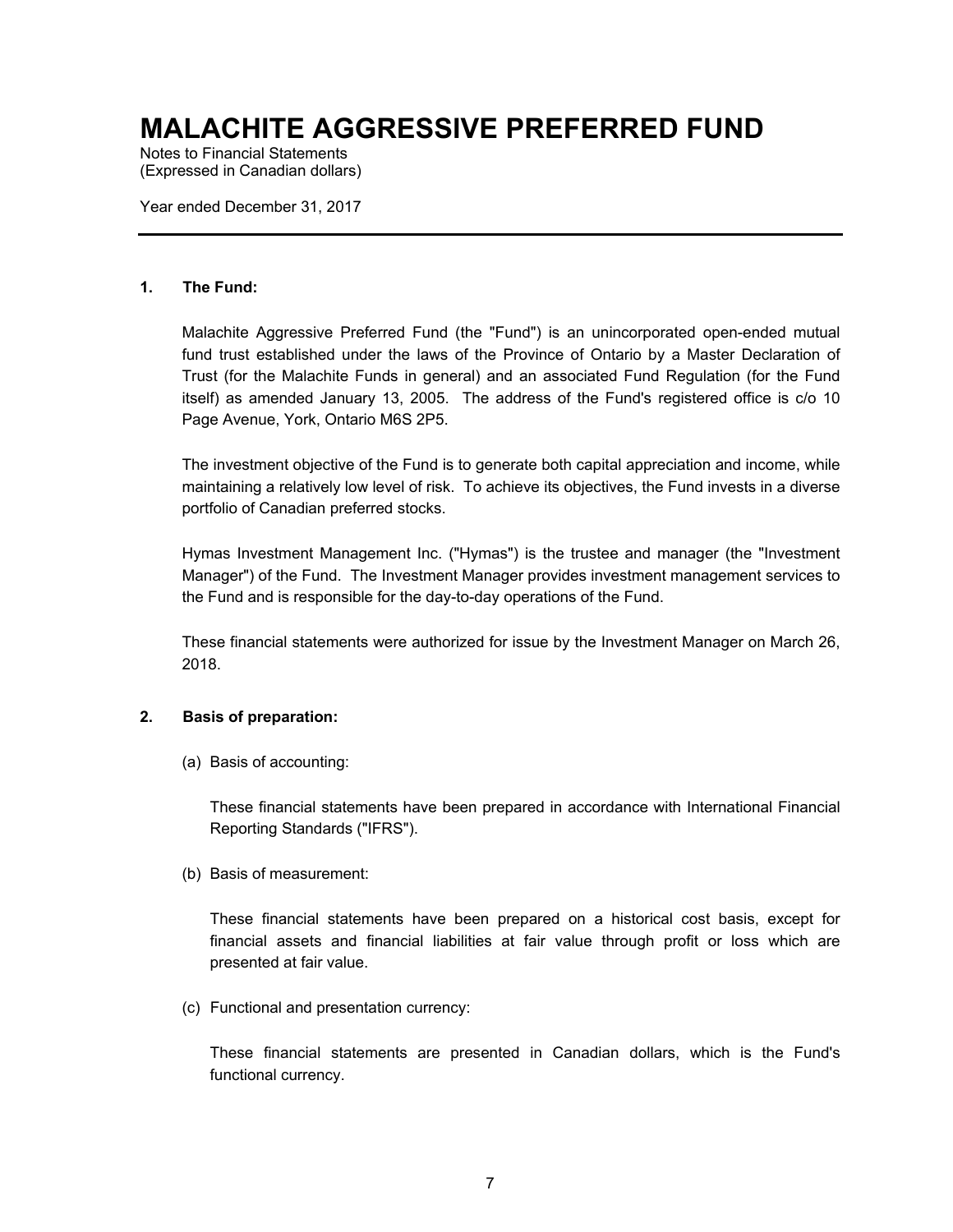Notes to Financial Statements (continued) (Expressed in Canadian dollars)

Year ended December 31, 2017

### **3. Significant accounting policies:**

The accounting policies set out below have been applied consistently to all years presented in these financial statements.

- (a) Financial instruments:
	- (i) Recognition, initial measurement and classification:

Financial assets and financial liabilities at fair value through profit or loss ("FVTPL") are initially recognized on the trade date, which is the date on which the Fund becomes a party to the contractual provisions of the instrument. Other financial assets and financial liabilities are recognized on the date on which they are originated.

Financial assets and financial liabilities at FVTPL are initially recognized at fair value, with transaction costs recognized in profit or loss. Financial assets or financial liabilities not at FVTPL are initially recognized at fair value plus transaction costs that are directly attributable to their acquisition or issue, and subsequently measured at amortized cost.

The Fund classifies financial assets and financial liabilities into the following categories:

Financial assets at FVTPL:

- Held for trading: derivative financial instruments; and
- Designated as at fair value through profit or loss: debt securities and equity investments.

Financial assets at amortized cost:

Loans and receivables: all other financial assets.

Financial liabilities at FVTPL:

- Held for trading: derivative financial instruments and redeemable units; and
- Financial liabilities at amortized cost: all other financial liabilities.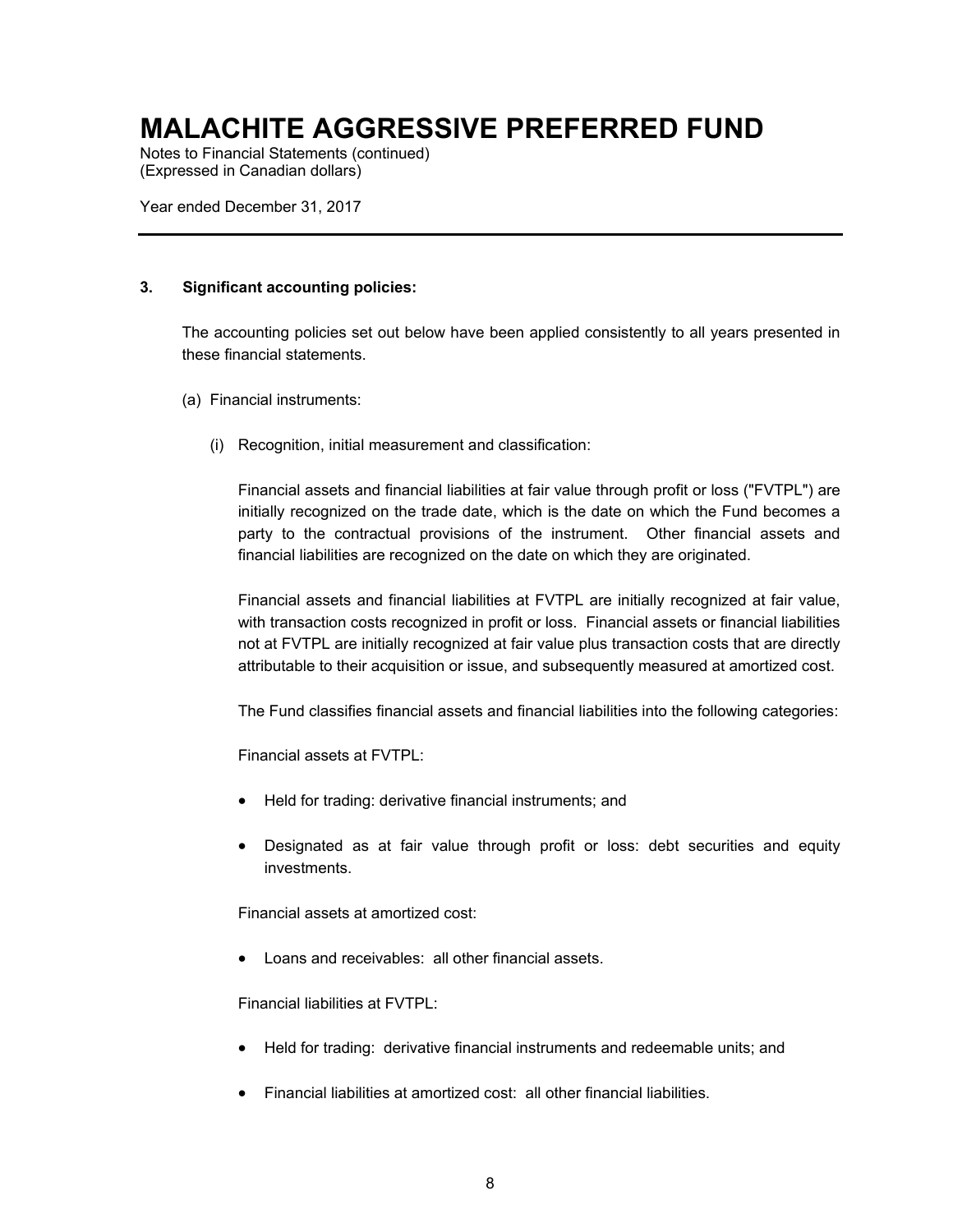Notes to Financial Statements (continued) (Expressed in Canadian dollars)

Year ended December 31, 2017

### **3. Significant accounting policies (continued):**

(ii) Fair value measurement:

Investments in securities listed on a public securities exchange or traded on an overthe-counter market are valued at the last bid price on the Toronto Stock Exchange. Securities with no available closing prices are valued at the last available sale or close price. In respect of any unlisted or non-exchange traded securities, or securities for which a closing bid price or last close sale price are unavailable or securities for which market quotations are, in the Investment Manager's opinion, inaccurate, unreliable, or not reflective of all available material information, such securities are valued at their fair value as determined by the Investment Manager.

The fair values of other financial assets and liabilities approximates their carrying values due to the short-term nature of these instruments.

Fair value policies used for financial reporting purposes are the same as those used to measure the net asset value for transactions with unitholders.

(iii) Offsetting:

Financial assets and liabilities are offset and the net amount presented in the statement of financial position when there is a legally enforceable right to offset the recognized amounts and there is an intention to settle on a net basis, or to realize the asset and settle the liability simultaneously.

### (iv) Derecognition:

The Fund derecognizes a financial asset when the contractual rights to the cash flows from the asset expire, or it transfers the rights to receive the contractual cash flows in a transaction in which substantially all the risks and rewards of ownership of the financial asset are transferred or in which the Fund neither transfers nor retains substantially all the risks and rewards of ownership and does not retain control of the financial asset. Any interest in such transferred financial assets that is created or retained by the Fund is recognized as a separate asset or liability.

The Fund derecognizes a liability when its contractual obligations are discharged, cancelled or expired.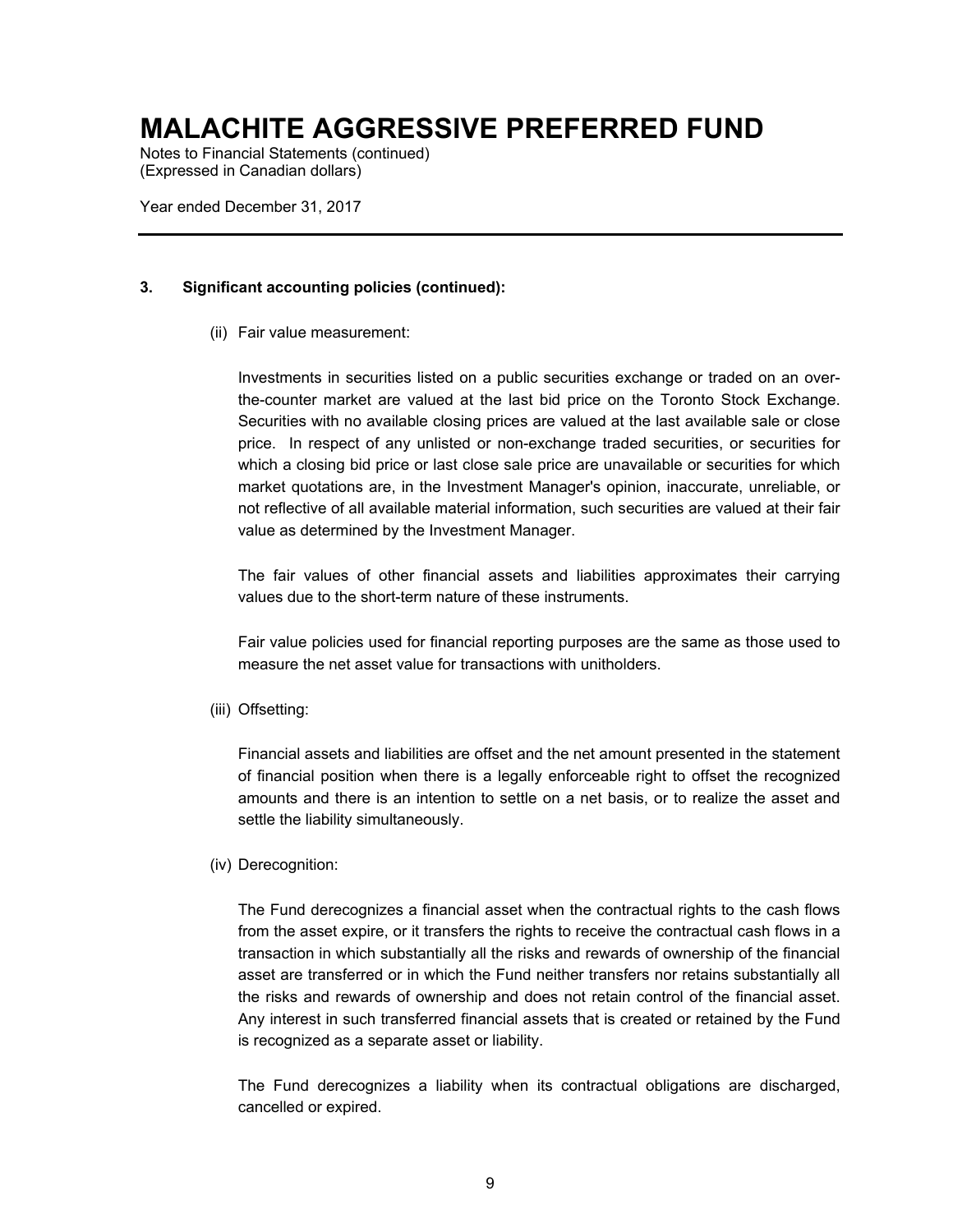Notes to Financial Statements (continued) (Expressed in Canadian dollars)

Year ended December 31, 2017

### **3. Significant accounting policies (continued):**

(b) Cash:

Cash is cash on deposit and is carried at cost, which approximates its fair value.

(c) Other assets and liabilities:

Amounts due from brokers and accrued income receivable are designated as receivables and shown as other assets. They are recorded at amortized cost, which approximates their fair value. Similarly, accrued liabilities and amounts due to brokers are designated as financial liabilities and are recorded at amortized cost, which approximates their fair value.

(d) Redeemable units:

Redeemable units, which are classified as financial liabilities, are measured at the redemption amount and are considered a residual interest in the assets of the Fund after deducting all of its liabilities.

Increase in net assets attributable to holders of redeemable units per unit in the statement of comprehensive income represents the net increase in the net assets attributable to holders of redeemable units for the year divided by the average number of units outstanding during the year.

Net asset value attributable to holders of redeemable units per unit is computing by dividing the net asset attributable to holders of redeemable units of the Fund at the valuation date by the total number of units of the Fund outstanding.

(e) Investment transactions and income recognition:

All income, net realized and unrealized appreciation (depreciation) and transaction costs are attributable to investments that are designated at FVTPL. Investment transactions are accounted for on the trade date, that is, on the day that a buy or sell order is executed. The cost of investments represents the amount paid for each security, and is determined on an average cost basis including transaction costs. Realized gains and losses on investment transactions are computed as proceeds of disposition less their average cost. The unrealized appreciation or depreciation of investments represents the difference between their average cost and fair value at the year-end date. Dividend income is recorded on the ex-dividend and interest income is recorded daily on an accrual basis.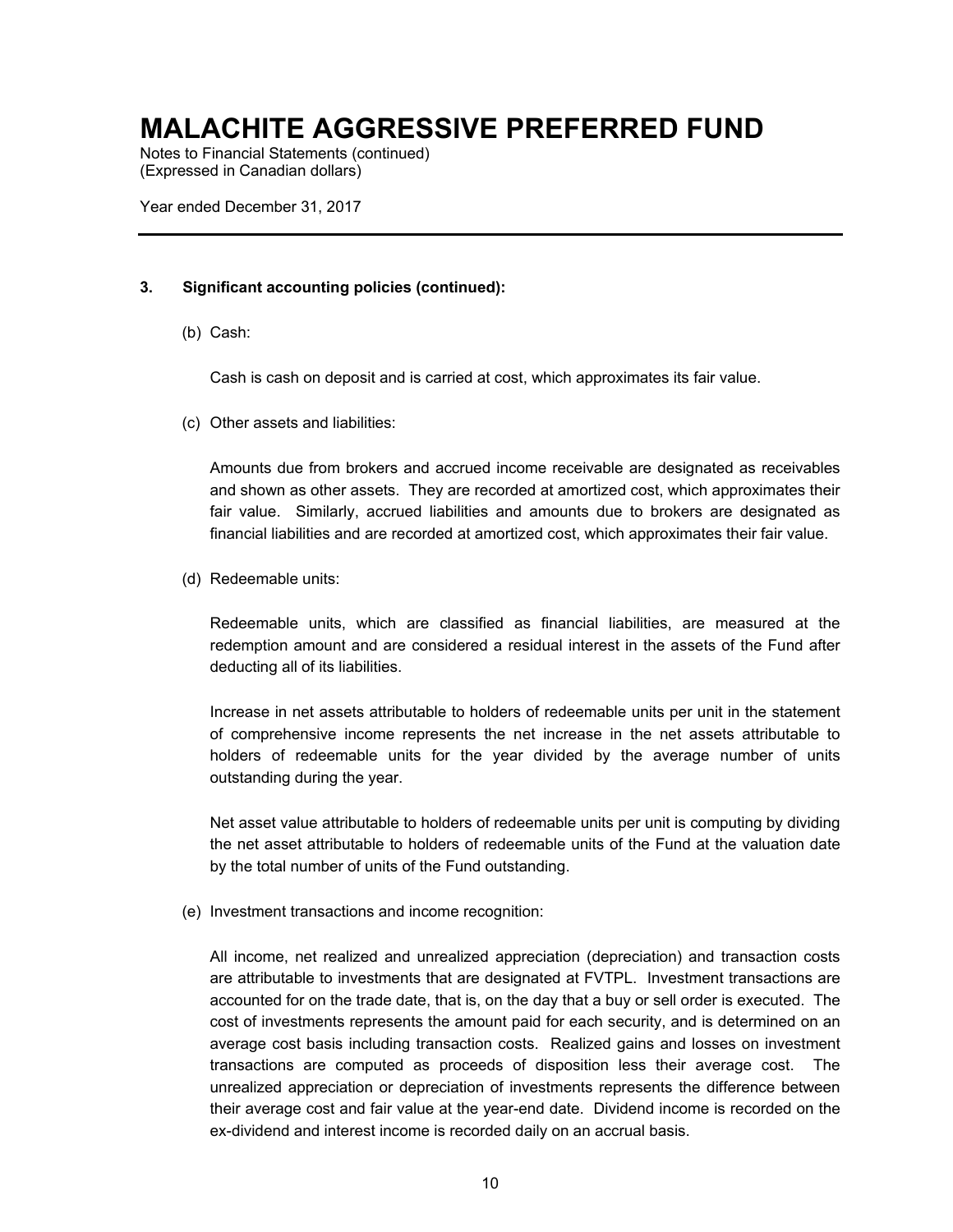Notes to Financial Statements (continued) (Expressed in Canadian dollars)

Year ended December 31, 2017

### **3. Significant accounting policies (continued):**

Income and realized capital gains are distributed to the unitholders in proportion to the amount of equity invested. For management and service fees, refer to note 5.

(f) Transactions costs:

Transaction costs, such as brokerage commission incurred in the purchase and sale of portfolio securities paid to external third parties are recognized as expenses in the statement of comprehensive income based on the trade date.

(g) Critical accounting estimates and judgments:

In preparing these financial statements, the Investment Manager has made judgments, estimates and assumptions that affect the application of accounting policies and the reported amounts of assets, liabilities, income and expenses. Actual results may differ from these estimates. Estimates and underlying assumptions are reviewed on an ongoing basis. Revisions to estimates are recognized prospectively.

(h) Future changes in accounting policies:

IFRS 9, Financial Instruments ("IFRS 9"):

On July 24, 2014, the IASB issued the complete IFRS 9 Standard to replace International Accounting Standard 39, Financial Instruments - Recognition and Measurement. IFRS 9 addresses classification and measurement, impairment and hedge accounting. The new standard requires assets to be classified based on the Fund's business model for managing the financial assets and contractual cash flow characteristics of the financial assets. Financial assets will be measured at FVTPL unless certain conditions are met which permit measurement at amortized cost or value through other comprehensive income. The classification and measurement of liabilities remain generally unchanged, with the exception of liabilities recorded at FVTPL. For financial liabilities designated at FVTPL, IFRS 9 requires the presentation of the effects of changes in the Fund's own credit risk in other comprehensive income instead of net income. IFRS 9 is effective for fiscal years beginning on January 1, 2018, though early adoption is permitted. The Investment Manager is currently assessing the impact of this new standard on the Fund's financial statements.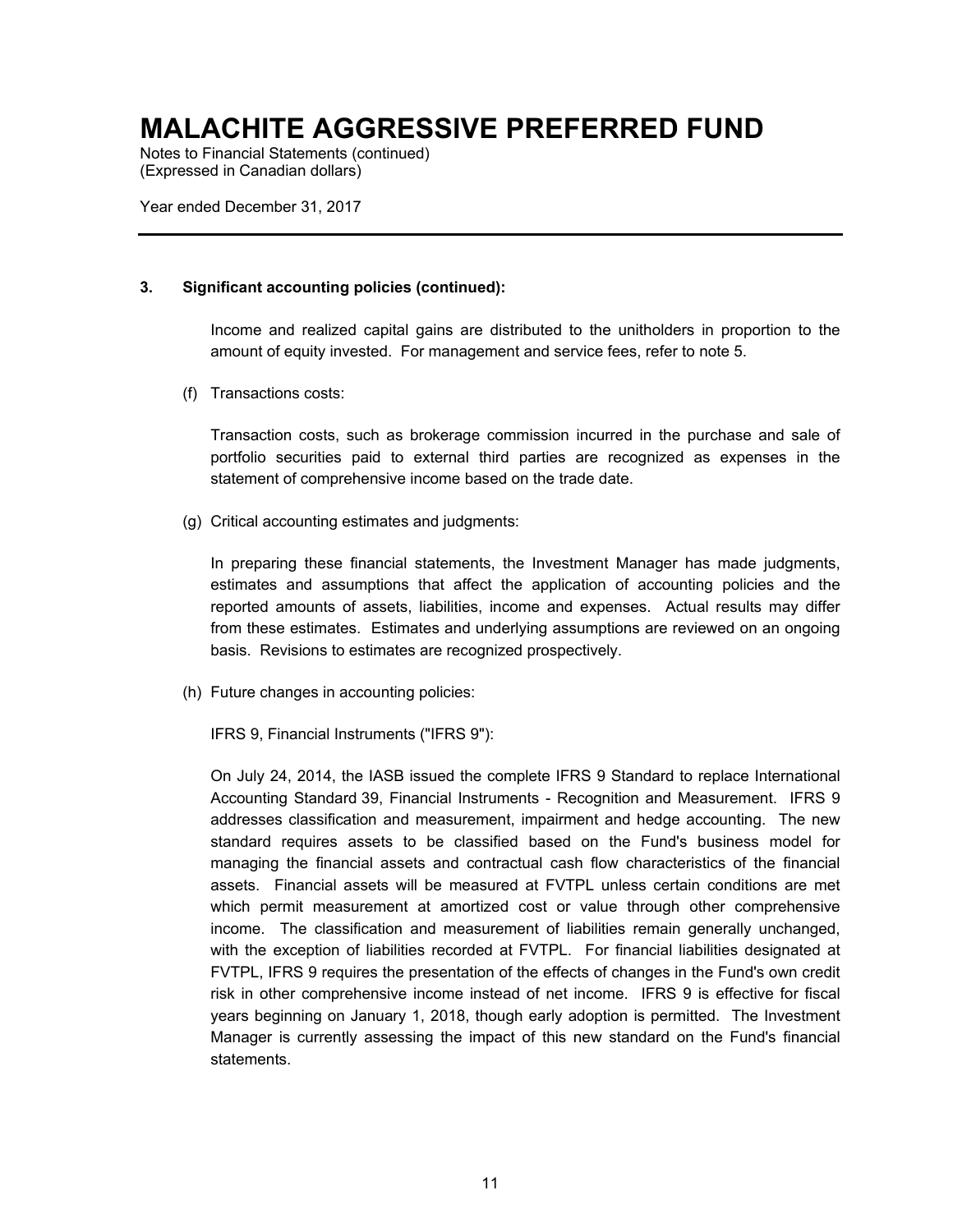Notes to Financial Statements (continued) (Expressed in Canadian dollars)

Year ended December 31, 2017

### **3. Significant accounting policies (continued):**

(i) Recently adopted accounting policies:

On January 7, 2016, the IASB issued Disclosure Initiative (Amendments to IAS 7). The amendments apply prospectively for annual periods beginning on or after January 1, 2017. Earlier application is permitted.

The amendments require disclosures that enable users of financial statements to evaluate changes in liabilities arising from financing activities, including both changes arising from cash flow and non-cash changes. One way to meet this new disclosure requirement is to provide a reconciliation between the opening and closing balances for liabilities from financing activities.

The Fund's adoption of IAS 7 for the year ended December 31, 2017 did not have a material impact on the financial statements.

### **4. Related party balances:**

Included in accrued liabilities are distributions payable to unitholders of \$17,749 (2016 - \$14,146).

### **5. Management fees and expenses:**

- (a) The Investment Manager provides management, distribution and administrative services to the Fund for which it receives a monthly management fee directly from the unitholders and, accordingly, no management fees are reflected in these financial statements.
- (b) The Fund is responsible for the payment of all expenses relating to its operations. Operating expenses incurred by the Fund may include, but are not limited to, accounting, legal and audit fees, trustee and custodial fees, portfolio transaction costs, interest and bank charges, administrative costs excluding any salaries to the principal shareholder of the Investment Manager, investor servicing costs and costs of reports and prospectuses.
- (c) At its sole discretion, the Investment Manager may absorb expenses of the Fund. The expenses absorbed are shown on the statement of comprehensive income. Such absorptions can be terminated at any time, but can be expected to continue until such time as the Fund is of sufficient size to reasonably absorb all expenses incurred in its operations. It is current policy of Hymas to absorb all Fund expenses in excess of 0.50%.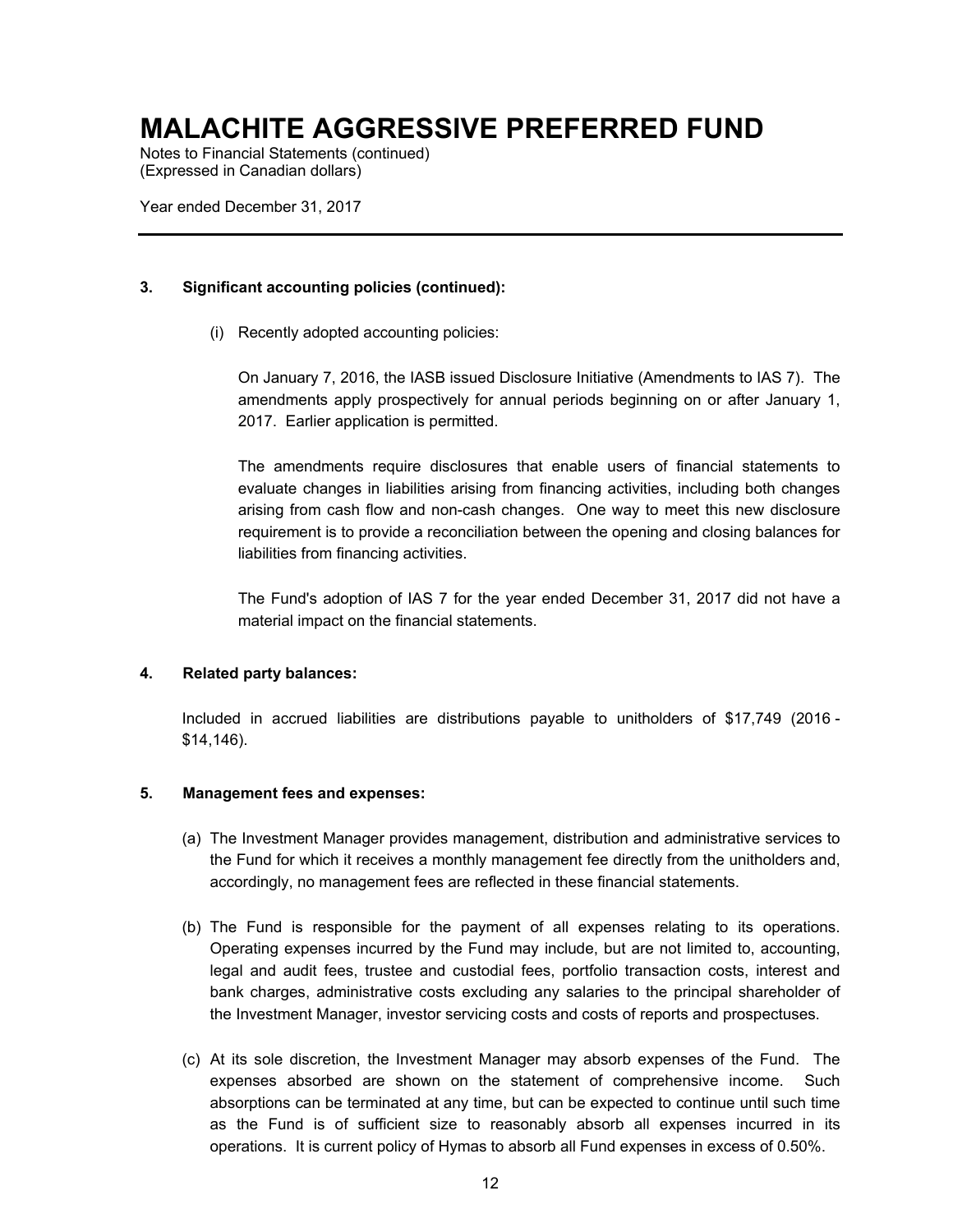Notes to Financial Statements (continued) (Expressed in Canadian dollars)

Year ended December 31, 2017

#### **6. Income taxes:**

The Fund qualified as a mutual fund under the Income Tax Act (Canada) and, accordingly, is not subject to income taxes on the portion of its net income, including net realized gains (losses) on investments, which is paid or payable to unitholders. Such distributed income is taxable in the hands of the unitholders.

Temporary differences between the carrying value of assets and liabilities for accounting and income tax purposes give rise to future income tax assets and liabilities. The most significant temporary difference is that between the reported fair value of the Fund's investment portfolio and its adjusted cost base for income tax purposes. Since the Fund's distribution policy is to distribute all net realized capital gains, future tax liabilities with respect to unrealized capital gains and future tax assets with respect to unrealized capital losses will not be realized by the Fund and are, therefore, not recorded by the Fund. Unused realized capital losses represent future tax assets to the Fund but due to the uncertainty that they will be realized by offsetting future capital gains, no net tax benefit is recorded by the Fund.

As at the taxation year end of December 31, 2017, the Fund had capital losses of approximately \$374,158 available to reduce future net realized capital gains.

### **7. Brokerage commissions:**

Commissions paid to brokers in connection with portfolio transactions are disclosed in the statement of comprehensive income of the Fund. The Investment Manager does not have any soft dollar arrangements where third party services such as investment research, statistical or other similar services were paid for by brokers.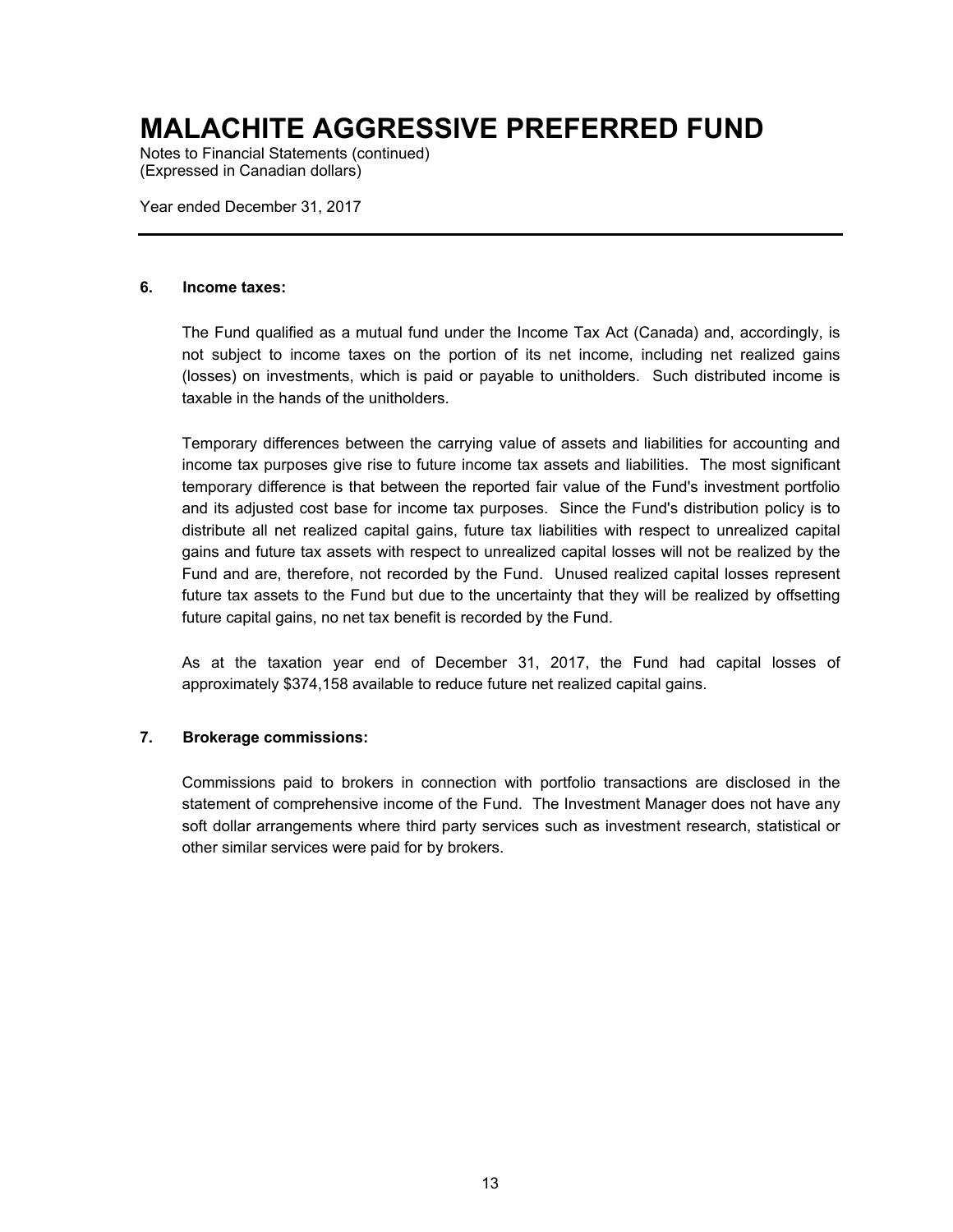Notes to Financial Statements (continued) (Expressed in Canadian dollars)

Year ended December 31, 2017

#### **8. Redeemable units:**

The authorized capital of the Fund consists of an unlimited number of units without par value. The Fund is required to distribute any net income and capital gains that it has earned in the year. Income earned by the Fund is distributed to unitholders at least once per year, if necessary, and these distributions are either paid in cash or reinvested by unitholders into additional units of the Fund. Distributions payable to holders of redeemable units are recognized in the statement of changes in net assets attributable to holders of redeemable units.

Unit transactions for the years ended December 31, 2017 and 2016 are as follows:

|                          | 2017          | 2016           |
|--------------------------|---------------|----------------|
|                          |               |                |
| Opening                  | 668,200.8778  | 672,958.5440   |
| Subscriptions            | 170,019.2211  | 32,264.7774    |
| Distributions reinvested | 21,136.7406   | 26,394.5455    |
| Redemptions              | (53,303.7425) | (63, 416.9891) |
| Closing                  | 806,053.0970  | 668,200.8778   |

#### **9. Financial instruments:**

Essentially all of the assets and liabilities of the Fund are financial instruments. These financial instruments are comprised of investments, amounts due from brokers, cash, accrued income receivable, accrued liabilities and amounts due to brokers. Investments are recorded at fair value based on the accounting policies described above. All other financial instruments are carried at cost or amortized cost, which given their short-term nature, closely approximates their fair value.

The Fund measures fair value using the following fair value hierarchy that reflects the significance of the inputs used in making the measurements.

- Level 1 quoted prices (unadjusted) in active markets for identical assets or liabilities.
- Level 2 inputs other than quoted prices included in Level 1 that are observable for the asset or liability, either directly (i.e., as prices) or indirectly (i.e., derived from prices).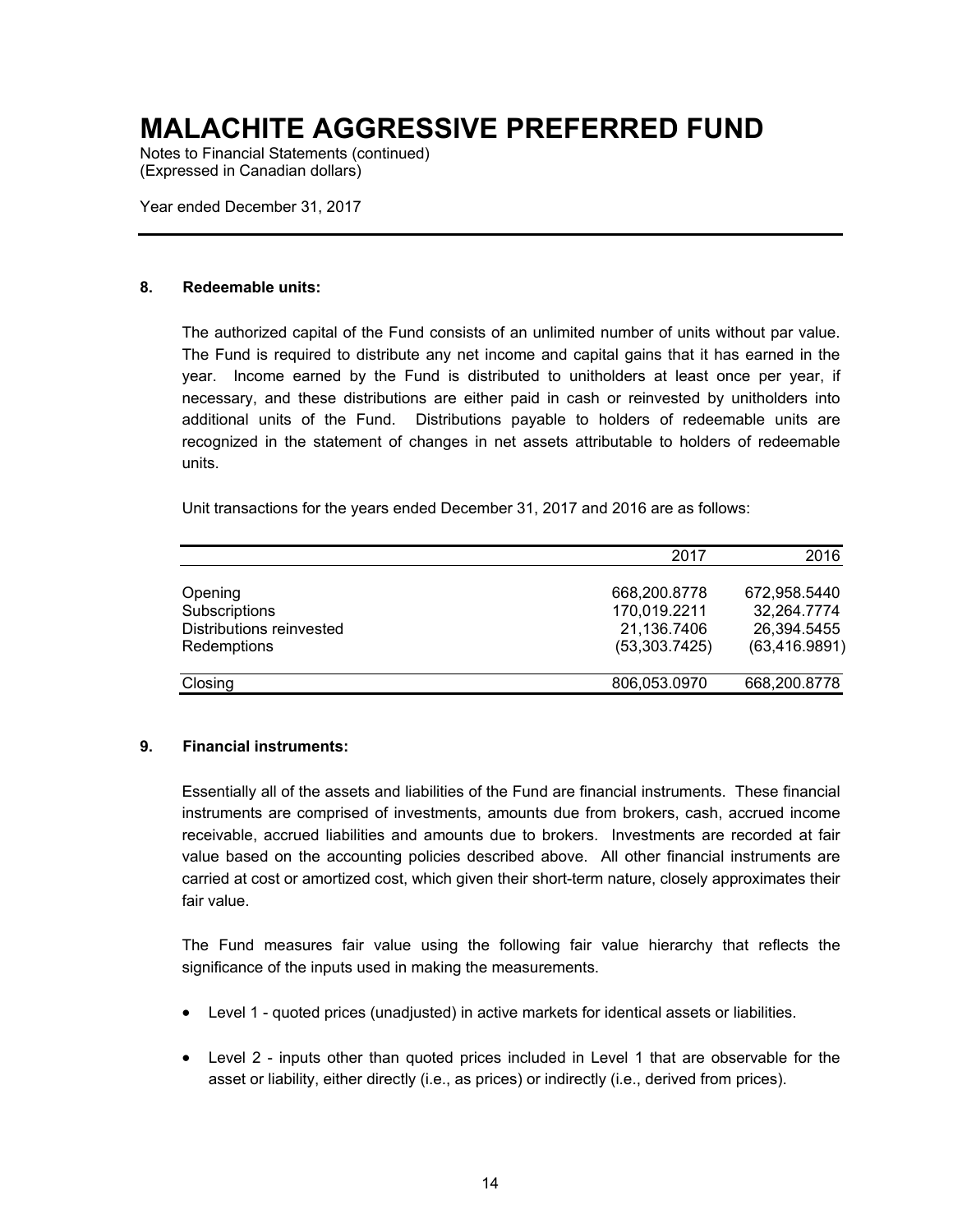Notes to Financial Statements (continued) (Expressed in Canadian dollars)

Year ended December 31, 2017

#### **9. Financial instruments (continued):**

 Level 3 - inputs for the asset or liability that are not based on observable market data (unobservable inputs).

Changes in valuation methods may result in transfers into or out of an investment's assigned level. All the Fund's investments were classified as Level 1 as at December 31, 2017 and 2016.

#### **10. Financial instrument risk:**

In the normal course of business, the Fund is exposed to a variety of financial risks: market risk (comprised of market price risk and interest rate risk), counterparty credit risk, liquidity risk and credit risk. The value of investments in the Fund's portfolio can fluctuate on a daily basis as a result of changes in interest rates, market and economic conditions and factors specific to individual securities within the Fund. The level of risk depends on the Fund's investment objectives and the type of securities in which it invests.

(a) Risk management:

The Fund seeks to provide long-term capital growth in addition to a high level of after-tax income through investment primarily in preferred shares and preferred securities listed on the Toronto Stock Exchange. This Fund is sold to investors as a private placement which, therefore, exempts it from issuing a prospectus, providing that the investor meets certain requirements. The Investment Manager takes a conservative approach to risk management by focusing research efforts on the analysis of a market price into its fair and liquidity components, to achieve superior investment returns by selling liquidity to the market, taking advantage of mispricing while at all times keeping the client's tax and commission considerations in view.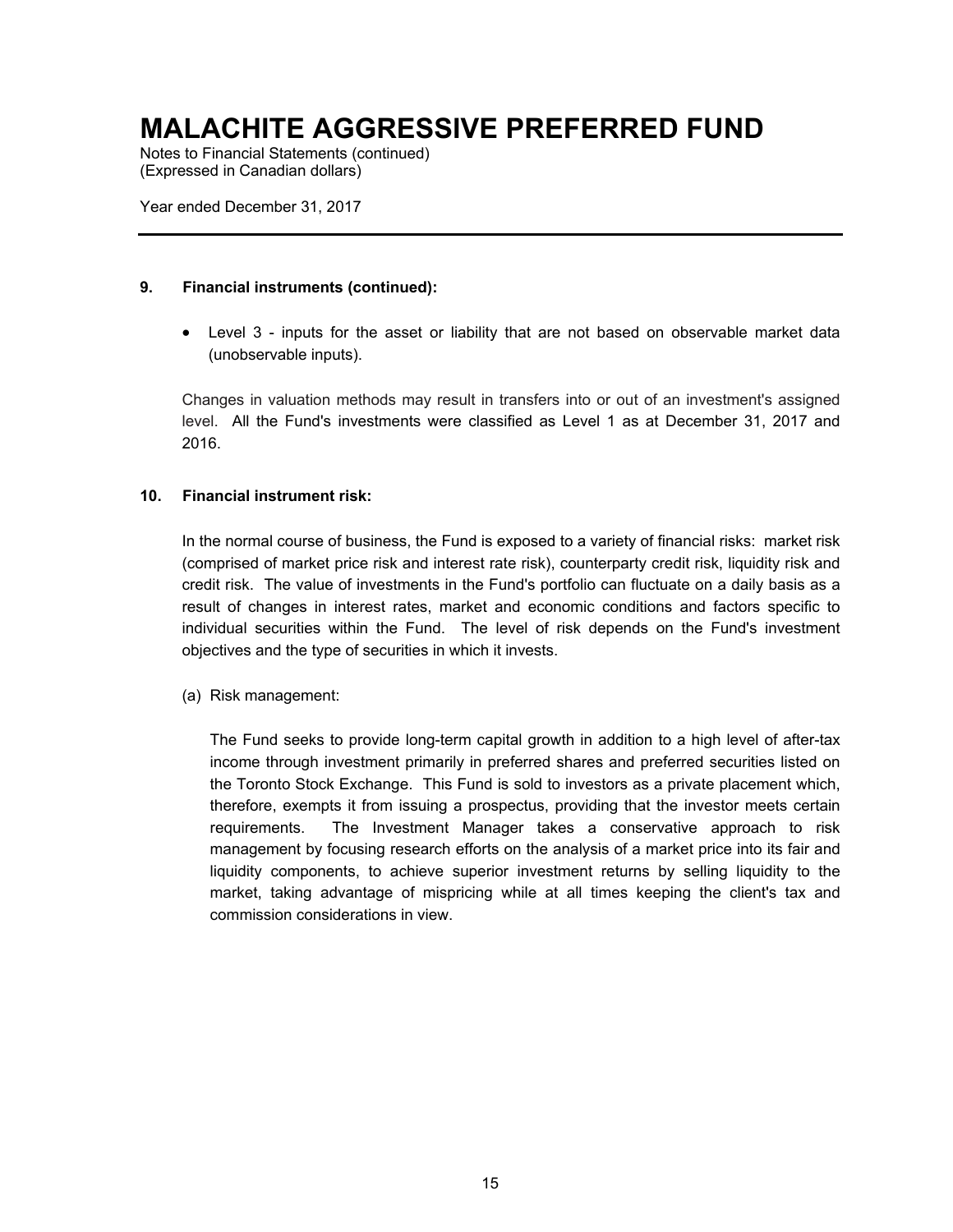Notes to Financial Statements (continued) (Expressed in Canadian dollars)

Year ended December 31, 2017

### **10. Financial instrument risk (continued):**

- (b) Market risk:
	- (i) Market price risk:

Market price risk arises primarily from uncertainties about future market prices of the instruments held. Market price fluctuations may be caused by factors specific to an individual investment, or factors affecting all securities traded in a market or industry sector. All investments present a risk of loss of capital. The maximum risk resulting from financial instruments is equivalent to their fair value. If prices on the Toronto Stock Exchange for these securities, as approximated by either the S&P/TSX Preferred Share Index or the BMO Capital Markets "50" index had increased or decreased by 5% as at December 31, 2017, with all other variables held constant, the net assets of the Fund would have increased or decreased, respectively by approximately \$405,000 (2016 - \$285,000) (approximately 5.0% of total net assets). In practice the actual results may differ from this sensitivity analysis and the difference could be material.

(ii) Interest rate risk:

Interest rate risk arises on interest-bearing financial instruments where the values of those instruments fluctuate due to changes in levels of market interest rates. The majority of the Fund's financial assets are preferred shares, which are not interestbearing and not included in the computation of overall market interest rates. The Fund's financial liabilities are primarily short-term in nature and generally not interest bearing. Therefore, the Fund's exposure to interest rate risk is best reflected by the yields on preferred shares as reflected by either of the two indices referred to in market price risk, above.

(c) Counterparty credit risk:

Credit risk is the risk that the counterparty to a financial instrument will fair to honour an obligation or commitment that it has entered into with the Fund. The Fund's main exposure to credit risk is its trading of listed securities. It minimizes the concentration of credit risk by trading with a number of counterparties on a recognized and reputable exchange. The risk of default is considered minimal as all transactions are settled and paid for upon delivery using an approved broker. The Fund's maximum credit risk exposure as at the reporting dates is represented by the respective carrying amounts of the financial assets in the statement of financial position.